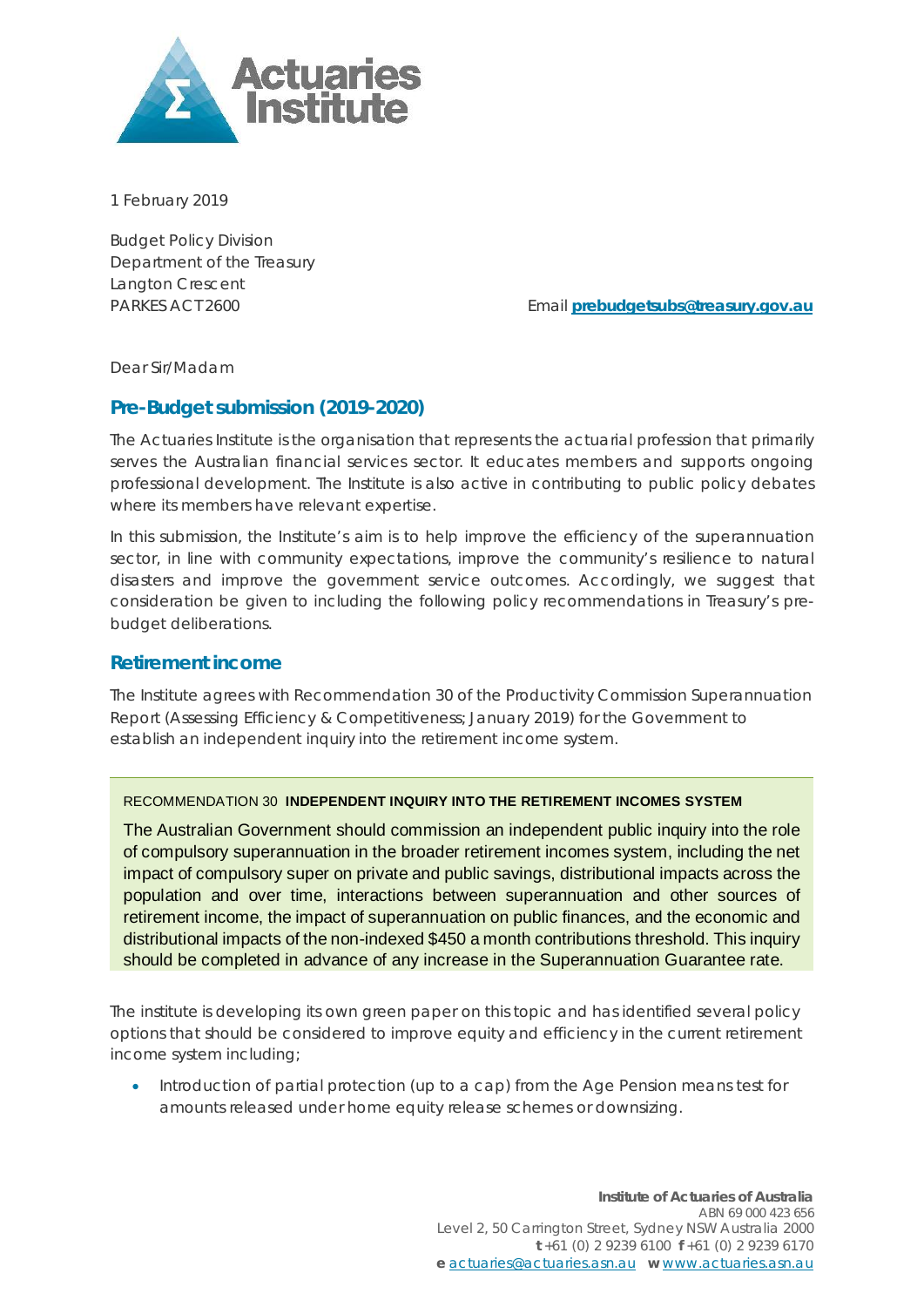

- Develop an improved regulatory environment for home equity release schemes.
- Review the Age Pension means tests to improve fairness in the system between homeowners and non-homeowners, potentially including a dollar cap on the value of the family home that is exempt from the Age Pension means test.
	- o It is notable that 95% of homeowner couples are projected to be on retirement incomes of at least the ASFA modest level, compared to only 28% for renting couples. Single female private renters are projected to have the lowest levels of retirement income adequacy, with only 23% expected to achieve the ASFA modest level, compared to 35% for single male renters.

Actual rental payments are significantly higher than the level of Centrelink rental assistance, with the maximum Centrelink rent assistance being \$136 per fortnight for a single renter living alone whereas the median rent is closer to \$400 per fortnight. CEPAR research indicates commonwealth rental assistance has fallen as a percentage of average rental payments since 2001. We therefore recommend that Commonwealth rental assistance be increased by 40% to provide more meaningful support for recipients.

• The Institute believes the recent increase in the Age Pension assets test taper rate, the from \$1.50 each fortnight for every \$1,000 in assets to \$3.00, which took effect from 1 January 2017, is too harsh. Effectively, if the means tests apply to you, you must earn 7.8%pa on any additional savings to offset the reduction in your Age Pension payments. The Institute suggests that the taper rate should be reduced to a more reasonable level such as \$2.25.

# **Climate Change and Natural Disaster Funding**

The Institute has a strong interest in the potential for climate change to impact the financial services sector not only on insurance but also on investments and superannuation that are vulnerable to 'stranded assets". Recently, the Institute launched a climate index, an objective measure of extreme weather conditions and changes to sea levels, to help policymakers and Australia's businesses assess how the frequency of weather extremes is changing over time.

Based on expert scientific findings, the Actuaries Institute recognises that climate change is expected to have major environmental, economic and social impacts, and poses a serious risk to the industries that actuaries advise. We estimate an annual natural peril cost to Australia of \$11-12 billion, of which only 40% is insured. This figure includes public assets and the cost of intangible losses such as mental health and family violence as a result of natural disasters.

Accordingly, the profession urges the Government to support policies to improve the nation's resilience against natural disasters and to design funding mitigation and adaptation measures supported by comprehensive cost benefit analyses. The Institute's view is that a timely investment to mitigate the potential impacts of climate change will protect future budgets from significant adverse effects to the revenue. Some specific policy suggestions are:

- $\triangleright$  Adopt the Productivity Commission's recommendations in 2015, specifically:
	- a. Co-contributing with the States \$200 million a year towards mitigation and resilience measures to reduce losses from natural disasters
	- b. Requiring local governments to budget for natural disaster costs each year